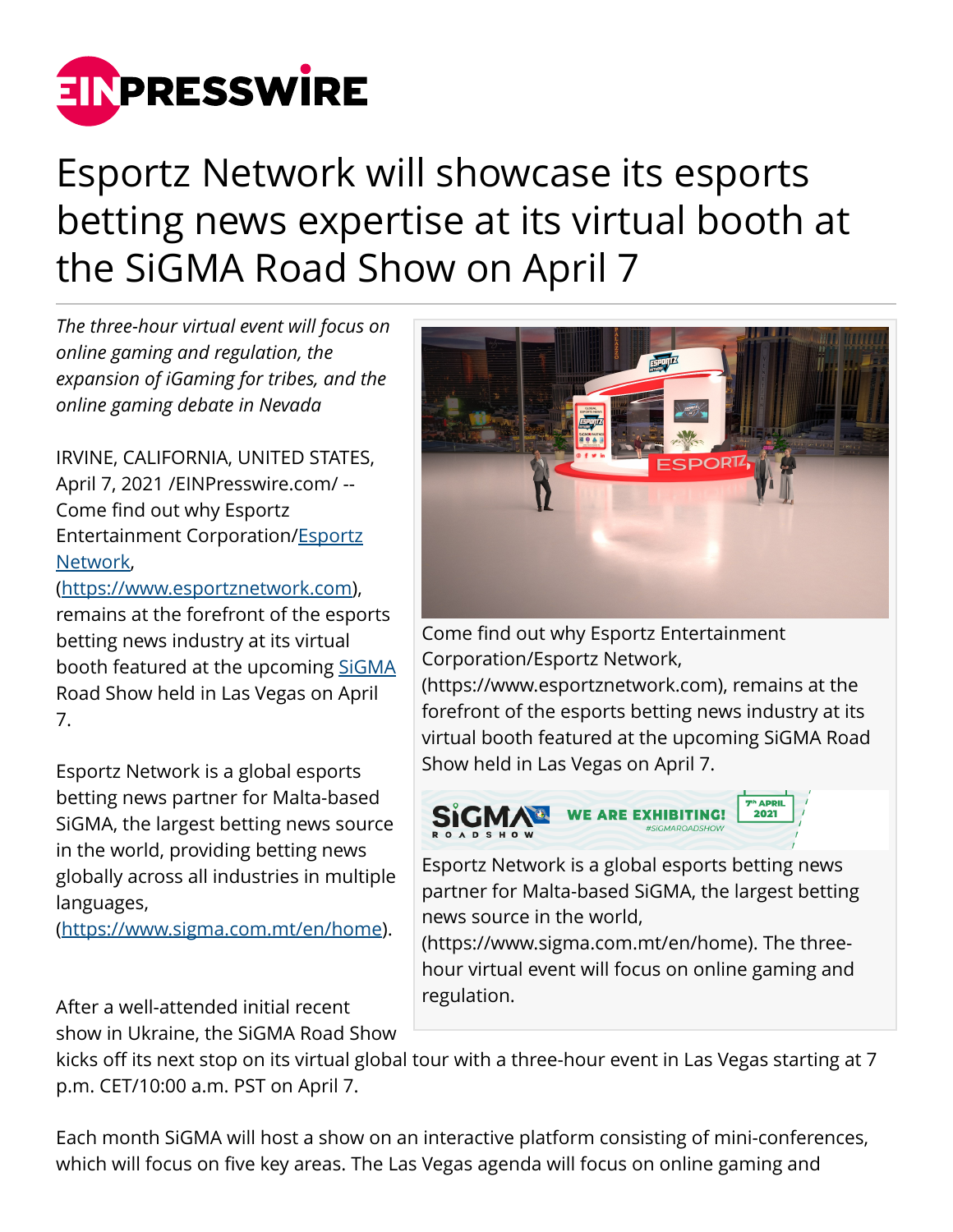regulation, requirements for operating inter-state, the expansion of iGaming for tribes, and the online gaming debate in Nevada.

These hot topics will be explored by leading academics, policy makers, and thought leaders, bringing industry experience to the debate including -- Mark Clayton, Chair of the Global Gaming Practice for Greenberg Traurig, and Richard Schwartz, President of Rush Street Interactive, and Loretta Tuell, Managing Partner at Tuell Law and focused in the areas of American Indian Law, Governmental Law & Policy and Gaming.

"As the esports betting industry begins to accelerate in the global market, we are excited to work with SiGMA to capture and share the news about this innovative and rapidly growing part of the overall betting industry," said Mark Thimmig, chairman, CEO of Esportz Network. "Our team is also looking forward to speaking with esports betting companies at the show."

The SiGMA Virtual Roadshow, [\(https://www.sigma.com.mt/en/sigma-roadshow/2021\)](https://www.sigma.com.mt/en/sigma-roadshow/2021), will also feature a detailed expo floor with industry-leading products and solutions, making it the ideal place for networking and brand exposure.

You can register for the show here:<https://events.sigma.com.mt/en/roadshow-registration>.

You can also find more information about the show here: [https://www.sigma.com.mt/news/sigma-virtual-roadshow-takes-on-las-vegas-in-global-tour.](https://www.sigma.com.mt/news/sigma-virtual-roadshow-takes-on-las-vegas-in-global-tour)

ABOUT Esportz Entertainment Corp.

Esportz Entertainment Corp. is located at the epicenter of esports, surrounded by hundreds of the greatest names in game development, arenas, tournament play, and those who drive the global esports industry. Esportz Entertainment Corp. through its Esportz Network, (<https://www.esportznetwork.com>), one of the largest global esports news organizations with over 90 reporters, photographers, videographers around the world, and a Reuters global partner for esports, is covering esports leagues, teams, athletes, along with the people and the companies behind the sport in a manner that matches the excitement and rapid global growth of esports. Esportz Network recently launched The Gamer Hour, (<https://www.thegamerhour.com/> ), an exciting late-night entertainment esports talk show, and is developing additional high-quality programming directed to the broader esports /gaming audience and communities.

## SiGMA Road Show

Our Virtual Roadshow reflects SiGMA's global events opening in 5 major regions over the next few years, specifically Europe, the CIS region, Asia, the Americas, and Africa. Our previous virtual event, held in Ukraine, welcomed over 2,500 delegate registrations and over 1,500 conference views. There were also over 75 exhibitors and the number of total booth entries hit close to a 6k